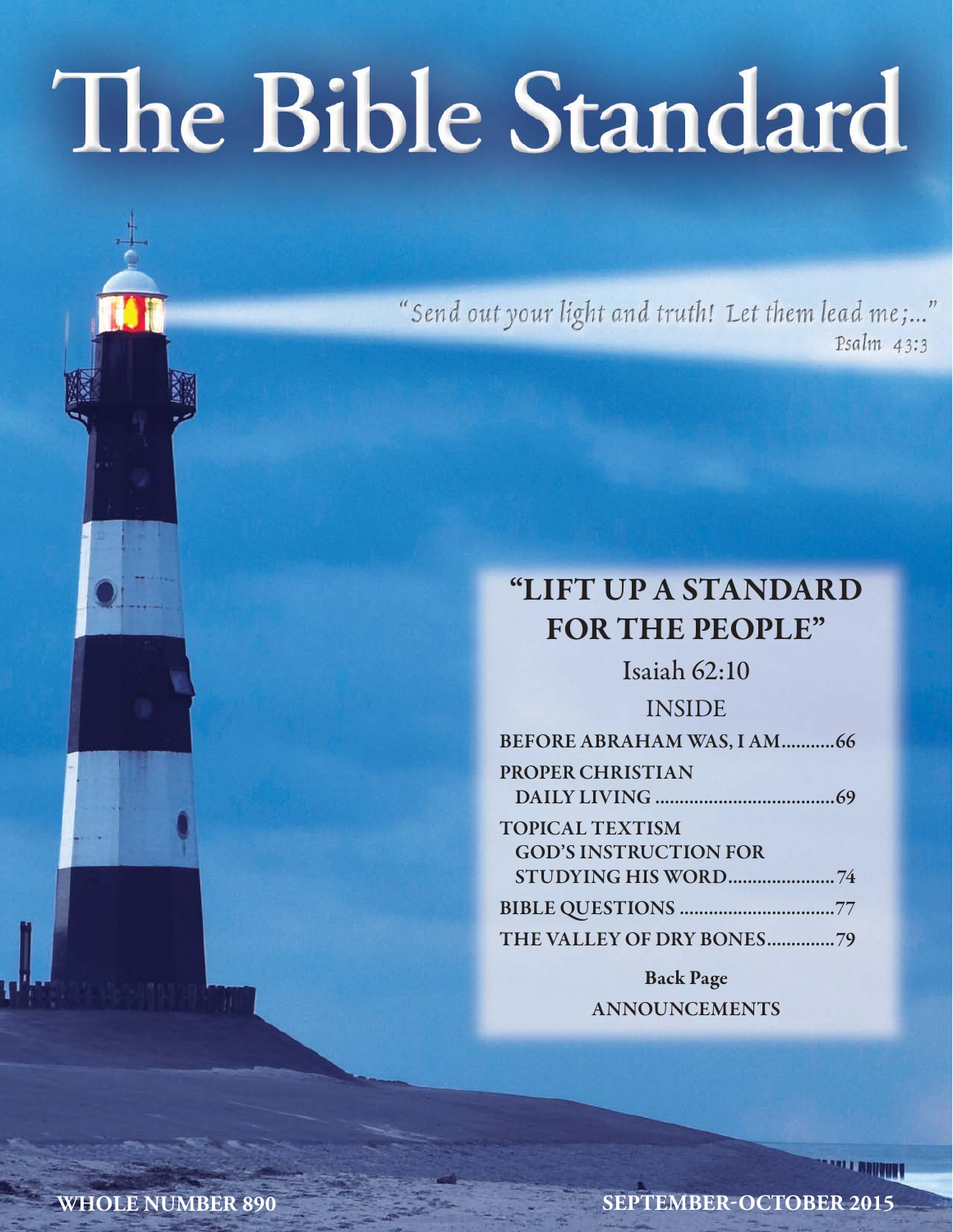# **BEFORE ABRAHAM WAS, I AM WAS,**

**"Jesus said unto them, verily, verily, I say unto you, Before Abraham was, I am." John 8:58**

The spotless purity, the marked intellectual superiority, the humble dignity, the meek gentleness, the bold and uncompromising justice, linked with benevolence and untiring self-sacrifice, marked Jesus as a man peculiar and separate from all other men. In His day "he taught as one having authority," and men said, "Never man spake like this man." Whatever others may think or say of Him, He claimed to be sent of God, and of heavenly origin, saying, "I came down from heaven." "I am the living bread which came down from heaven" ( John 6:38,

51). The Jews disbelieved this claim, of His disciples, when they heard it, said, "This is a hard saying, who can hear it?"—V. 60. When Jesus knew in Himself that His disciples murmured at it, He said unto them, "Doth this offend you? What and if you shall see the Son of man ascend up where he was before?" But "from that time many of his disciples went back and

walked no more with him" (vs. 61-66); because of this claim of heavenly origin and pre-human existence. Again we find Him before the Pharisees declaring the same Truth, saying, "I know whence I came and whither I go. . . I am from above, I am not of this world; . . . I proceeded forth and came from God; neither came I of myself, but he sent me . . . It is my Father that honoreth me, and if I should say I know him not I shall be a liar" ( John 8:14, 23, 42, 54, 55). Then said the Pharisees, "Art thou greater than our father Abraham?" Jesus answered, "Your father Abraham rejoiced to see my day, and he saw it and was glad." "Then said the Jews unto him, Thou art not yet fifty years old, and hast thou seen Abraham? [Abraham had been dead two thousand years.] Jesus said unto them, "Verily, verily, I say unto you, Before Abraham was, I am" ( John 8:53, 36-58).

There is no mistake about that expression. Since His humanity resulted from the transference of the lifeprinciple from spiritual to human conditions; the being, the individuality, was the same. Jesus as a man, recognized Himself as the same being—the Son of God, and could

and said, "How can this be?" Many **Then Jesus cried out and said,** "He who belleves in Me. **believes not in Me but in** who sent Me." John 12:44 NKJV Pham

remember His former glory. "I AM" expresses His continuous existence, and identifies Jesus of Nazareth with the "only begotten" and "first born of all creation." The Jews did not believe this wonderful Truth, and took up stones to stone Him. Our Lord's teachings only convinced the meek, and only such He expected to receive them (Isa. 61:1). Referring again to the saying of Jesus ( John 6:62), "What and if ye shall see the Son of man ascend up where he was before?" and comparing it with Mark's statement (Mark 16:19), "He was received up into heaven and sat on

the right hand of God," we conclude that before His advent to earth He occupied the right hand, or chief position on the heavenly or spiritual plane; not the Father's position, but the chief position at the Father's right hand—right hand signifying the chief place of favor and power. But we learn that the right hand position, before His advent to earth, was not so exalted as His present position at Jehovah's

right hand, since it is expressly stated that because of His humiliation and obedience even unto death "God hath highly exalted him" (Phil. 2:9) and given Him additional honors and glory.

Again Jesus had been explaining the Truth to Nicodemus, but Nicodemus was slow to believe, and Jesus by way of reproof remarked, "If I have told you earthly things and ye believed not, how shall you believe if I tell you heavenly things?" Then He intimates that no one else could teach him those heavenly things; for "No man hath ascended up to heaven, but he that came down from heaven, even the Son of man"; consequently no one else knew the heavenly things. Then Jesus proceeded to explain that "God so loved the world as to give his only begotten Son" [a son on the higher plane before He was sent] to redeem men (John 3:12-17).

If Jesus had been conceived and born in the usual way, that is, in sin, even as others, we must believe, either that He was an imposter who sought to delude His followers into thinking Him some great one, or else conclude with the

The Bible Standard—(ISSN: 1556-8555) Publisher, the Bible Standard Ministries (LHMM)—Address: Bible Standard Ministries, 1156 St. Matthews Road, Chester Springs, PA, 19425-2700, U.S.A. Editor, Leon J. Snyder. Periodicals Postage paid at Kutztown, PA. Postmaster: Send address corrections to Th e Bible Standard, 1156 St. Matthews Road, Chester Springs, PA, 19425-2700; Rates: One year's subscription—\$12.00 (6 issues); single issues—\$2.50 each. **Web Site: www.biblestandard.com**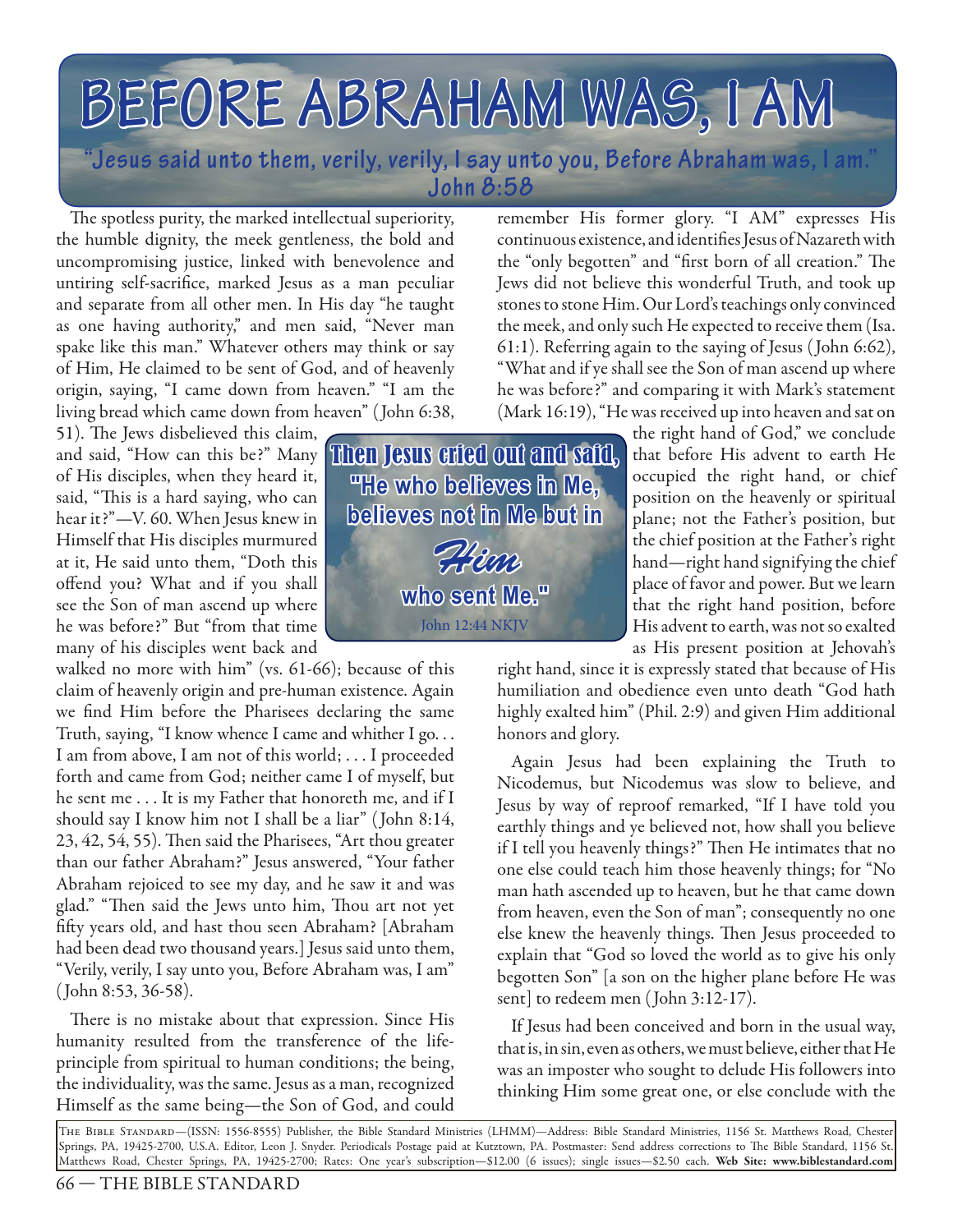Jews that He had a devil and was mad (insane). But, since in Him was no sin, as not only the apostles and prophets but even His enemies have testified, we mark His words when again we hear Him say, "No man knoweth the Son but the Father, neither knoweth any man the Father save the Son, and he to whomsoever the Son will reveal him" (Matt. 11:27). Strange language! Did not the disciples know Jesus? Yes, as a man they knew Him, but they did not understand the secret of His wonderful being—His pre-human glory, and the mystery of His carnation. Jesus



was just beginning to reveal Himself to them, as they were able to receive the Truth. And He had yet many things to tell them which they were not then able to bear, but which the promised

Spirit through the Word has since made plain. What was the source of His intimate knowledge of the Father here claimed? We find answer in the Scriptures we have just considered. But we also find further testimony.

Turning to Prov. 8:22-30, we find that this same Jesus whom Isaiah calls "The Wonderful, Counselor," etc., (the same being, though known by many names) Solomon speaks of, as Wisdom personified, saying: "Jehovah possessed me in the beginning of his way, before his works of old. I was set up from everlasting, from the beginning, or ever the earth was. When there were no depths, I was brought forth; when there were no fountains abounding with water. Before the mountains were settled, before the hills was I brought forth; while as yet he had not made the earth, nor the fields, nor the highest part of the dust of the world. When he prepared the heavens I was there: when he set a compass upon the face of the depth: when he established the clouds above: when he strengthened the fountains of the deep: when he gave to the sea his decree, that the waters should not pass his commandment, when he appointed the foundations of the earth; then I was by him, as one brought up with him; and I was daily his delight, rejoicing always before him." This Scripture together with John 1:1-18 not only shows His intimate acquaintance with Jehovah and knowledge of His plans, but exhibits Him as His honored Agent in their accomplishment.

When we consider the length of time that must have elapsed during the creation of the material universe and that our Lord was the "beginning of the creation of

God" (Rev. 3:14) before angels as well as before man, and Jehovah's agent in the creation of angels as well as men, we may have some idea of our Lord's intimate and long acquaintance with Jehovah and His plans. No marvel, then, that Jesus said, "No man knoweth the Son but the Father: neither knoweth any man the Father save the Son." And again, "O righteous Father, the world hath not known thee, but I have known thee" ( John 17:25).

The key to His knowledge of heavenly things is furnished in John 3:31, 32. "He that cometh from above is above all: he that is of the earth is earthy and speaketh of the earth; he that cometh from heaven is above all. And what he hath seen and heard, that he testifieth." No wonder that some said, "Whence hath this man this wisdom." It was His knowledge of heavenly things, His intimate and long acquaintance with the Father, begetting faith in the Father's promises, which enabled Him, as a perfect man, to overcome the world and present an acceptable sacrifice for our sins. As it was written, "By his knowledge shall my righteous servant justify many while he will bear their iniquities" (Isa. 53:11).

O that all God's dear children would be more earnest in studying the Scriptures, for, said Jesus, "These are they which testify of me" ( John 5:39). As we are able to bear it, the glories of the Father and Son, and our promised glory through Them, will be made very clear to us. "He [the Son] was in the world and the world was made by him, and the world knew him not," and still does not know Him. Only those who humbly walk by faith in the light of the Word, will know Him, until His glory and power shall be revealed, so that all flesh may see it together.



Very soon, we know, His power shall be universally felt; and the Psalmist intimates that His power, displayed in restoring and perfecting all things, will at least equal His power, as Jehovah's Agent, in creating them—"Thou hast the dew (freshness, vigor) of thy youth" (Psa. 110:3). With all this united testimony of the Scriptures before us, we cannot doubt the pre-human existence and glory of our blessed Lord, or the sincerity of His own prayer, "Father, glorify thou me with the glory I had with thee before the world."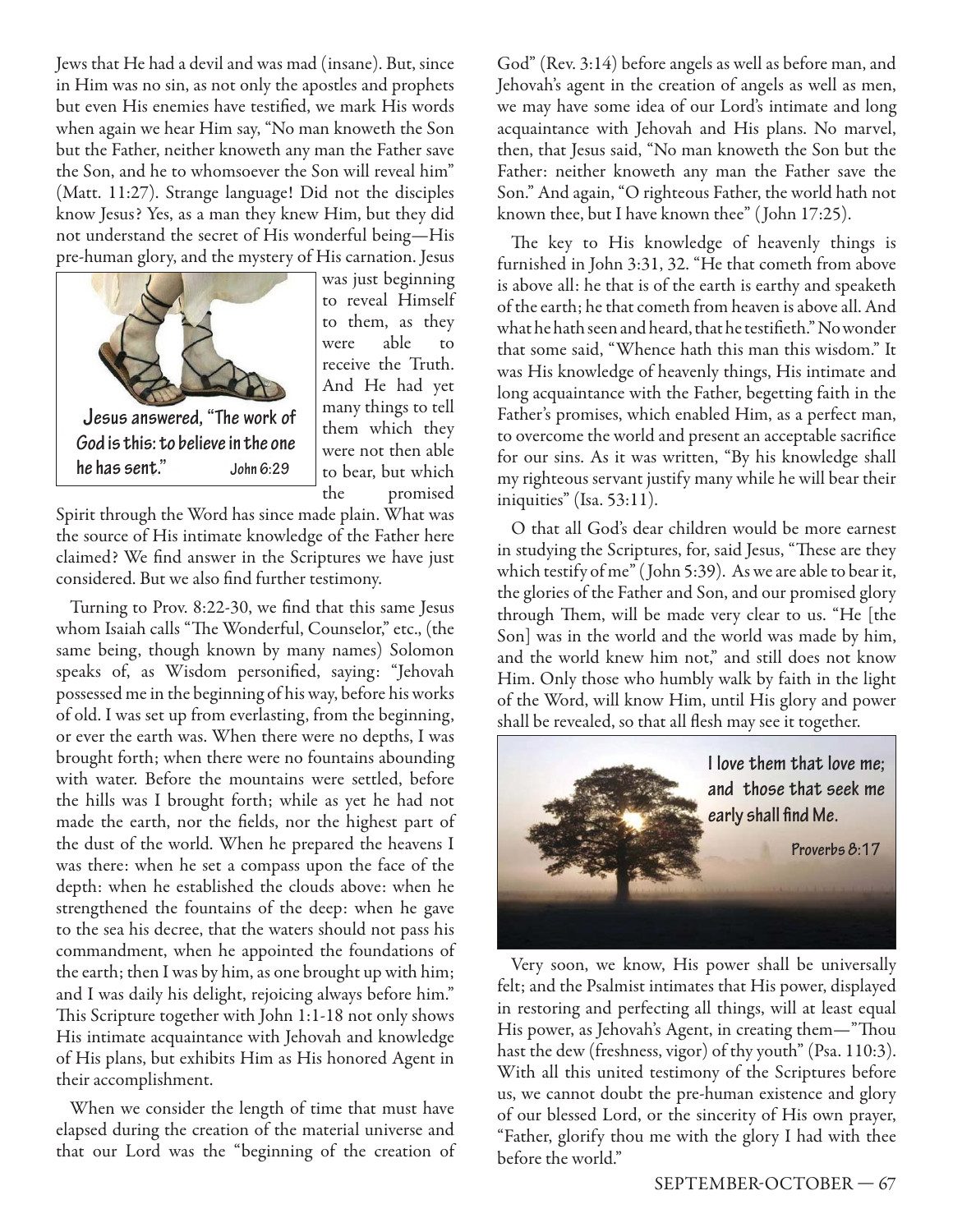

In no other way can we understand how "He was rich, yet for our sakes became poor, that we through his poverty might be rich" (2 Cor. 8:9). As a man he had none of this world's goods. True, He was rich in wisdom, grace and understanding; but it was not in giving these that He became poor. He did not become poor in wisdom or grace for us. But both Jesus and the apostles tell us of the glory He had with the Father before the world was. There was the wealth which He left-humbling Himself and taking the form of a servant, etc., (Phil. 2:7) that we through that real poverty might become rich. In no other way can we understand Jesus to be the Alpha and Omega, the beginning and the end, the first and the last, as He claims in His revelation to John (Rev. 1:8; 3:14; 21:6; 22:13), than as the Scriptures harmoniously teach, that as Jehovah's Agent He is the beginner and finisher of the wondrous plan, though not its author. In a word, He was the only direct creation of Jehovah—born "from the womb of the morning," as the Psalmist expresses it (110:3), all other creations being through Him, as Jehovah's Agent, or representative; as we read: "To us there is one God (the Father) of whom are all things and we in him; and one Lord ( Jesus Christ) by whom are all things, and we by him." (1 Cor. 8:6). He is the first born of every creature [born before all creation]; for by Him were all things



created that are in heaven and that are in earth, visible and invisible, whether they be thrones or principalities or powers; all things were created by Him and for Him: and He is before all things, and by Him all things consist. And He is [also]

the head of the church, who is the beginning, the first born from the dead—that in all things He might have the pre-eminence (Col. 1:15-18).

Our Lord's pre-human condition, we have seen, was one of mighty power, as the chief of all Jehovah's creation, and His Agent in all subsequent creations. He was the first and the last direct creation of Jehovah. He had the proper conception of the meaning of the word God, as used in the Scriptures, namely, a mighty, a powerful being (See, R 1410), we see the propriety of applying the name God (which in Scripture is applied to angels and to some great men) to this great being, who was and is the Alpha and Omega, the first and the last, of Jehovah's creation.

And so we find our Lord mentioned by this title, God, in John 1:1-18. "In the beginning [not at Jehovah's beginning, for He had no beginning, but in the beginning of His creation] was the Word [one of our Lord's titles— Rev. 19:13], and the Word was with The God [Jehovah] and the Word was a God. The same was, in the beginning (of creation—Himself the first creation), with The God. All things were made by Him [the Word] and without Him [aside from Him as the direct instrumentality] was not anything made that was made. In the same was life, and the life was the light of men. . . He was in the world, and the world was made by Him, and the world knew Him not. He came unto His own, and His own received Him not . . . The Word was made flesh [previously of a spirit nature our Lord was made flesh i.e., He underwent a change of nature—for the purpose of giving our ransom price; for since by a man came death by a man also "the resurrection of the dead" must come about 1 Cor. 15:21] and dwelt among us, and we beheld His dignity [of character], the majesty as of the only begotten of the Father—full of grace and truth."

How beautifully simple is the Truth; how different from the confusion of error. Yet, strange to say, some poor souls are so used to believing errors, called holy mysteries, that they fear that anything reasonable is error.



MAY THE **HAND** OF GOD PROTEST US. MAY THE **WORD** OF GOD DIRECT US.

68 — THE BIBLE STANDARD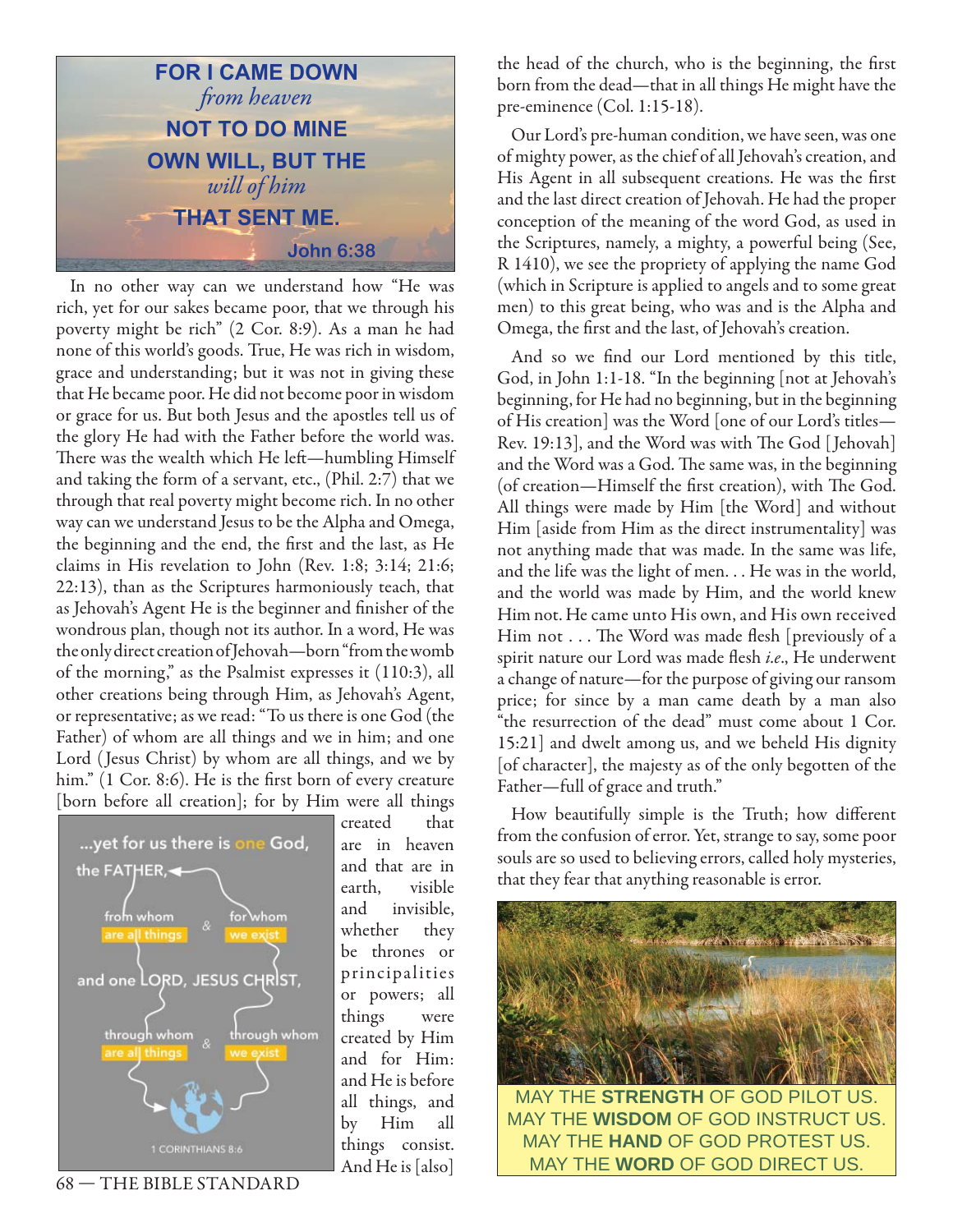# PROPER CHRISTIAN DAILY LIVING *"Give unto the Lord the glory due unto His name; worship the Lord in the beauty of holiness." —* **Psa. 29:2**

The Word of God is filled with much instruction and every word of the exhortations are quite applicable to the LORD's consecrated people today, even though they live under the most enlightened conditions in all history. All of mankind should consider carefully the good advice given in the Word of God, especially the consecrated believer and follow it to the best of their ability. The advanced are to be sober and moderate, not frivolous or excitable. Not only their years of natural life, but also their years of experience in the Christian life, should bring them to conditions of maturity and sobriety. These qualities would belong to a large extent to their mortal

bodies, exercised and influenced by the new minds.

Now, in addition to these character traits there should be three other graces characteristic of their new mind, heart and will, namely soundness in the faith, and in love and in patience, which are of God! Isaiah writes of how Jehovah is instructing His children through His Word; as it is written, "All thy children shall be taught of the LORD; and great shall be the peace of thy children" (Isa. 54:13). It was not by accident that the Apostle Paul in Titus 2:2 placed "sound in the faith" before "sound in love," for since love is one of the fruits or graces of the Spirit of the Truth, and since one cannot receive much

more of the Spirit of the Truth than he receives of the Truth itself, therefore the importance of the Truth, is in the having and holding of a sound faith.

For us who live at this time under expanded Gospel Age selective salvation, the test is faith because we cannot work perfectly with imperfect bodies. Matthew 26:41 states "the spirit is indeed willing, but the flesh is weak." Yes, our minds and wills are seen as perfect in the submitting of the will over to God.

Often we are told that it matters not what a man believes, rather how he does; but to this we answer; this is not a correct thought! We minister that a sound faith is all-important, not only in shaping conduct, but also in inspiring it. It is only in proportion as we have the Truth that we have the sanctifying power. Now, if we hold errors which nullify the Truths which we hold, we will be lacking and deficient in the sanctifying power, and deficient also in the sanctification itself. We should ever remember and co-operate with our dear Redeemer's prayer to the Father on our behalf, "Sanctify them through thy truth: thy word is truth" ( John 17:17).

Neither was it by accident that the Apostle placed love before patience; because, although patience may be cultivated from a natural standpoint, as, for instance, in the interest of worldly aims and desires, nevertheless such patience does not affect the heart, but is merely a forcing

> or curbing of the outside life, and when the force is removed there is a rebound as of a spring to the original condition of impatience.

> The patience that will last and become an integral part of our character must result from a change of heart: the mainspring of love must first replace the mainspring of selfishness. How grand the characters that will result! We could not wish for more among the LORD's people of any place today than that the matured brethren should be sober-minded, dignified and moderate, with their new minds well stored with the sound faith of God's Word, and their hearts full of love, manifesting forth all of the various good qualities represented

by this Word—kindness, meekness, gentleness, etc., all of which might be briefly summed up in the word patience. We exhort all of the advanced brethren in the Truth everywhere to note well this likeness of a matured man of God, well grown up into Christ, the living Head, and well conformed to His image; and we exhort all to keep this image well before our minds and make it our ideal in our Christian course.

#### **THE LAW OF LOVE**

"Stand fast therefore in the liberty wherewith Christ hath made us free, and be not entangled again with the yoke of bondage" (Gal. 5:1). In this text the Apostle Paul addresses the Christian, for only such have taken the steps of repentance for sins, belief in Jesus as their Savior,

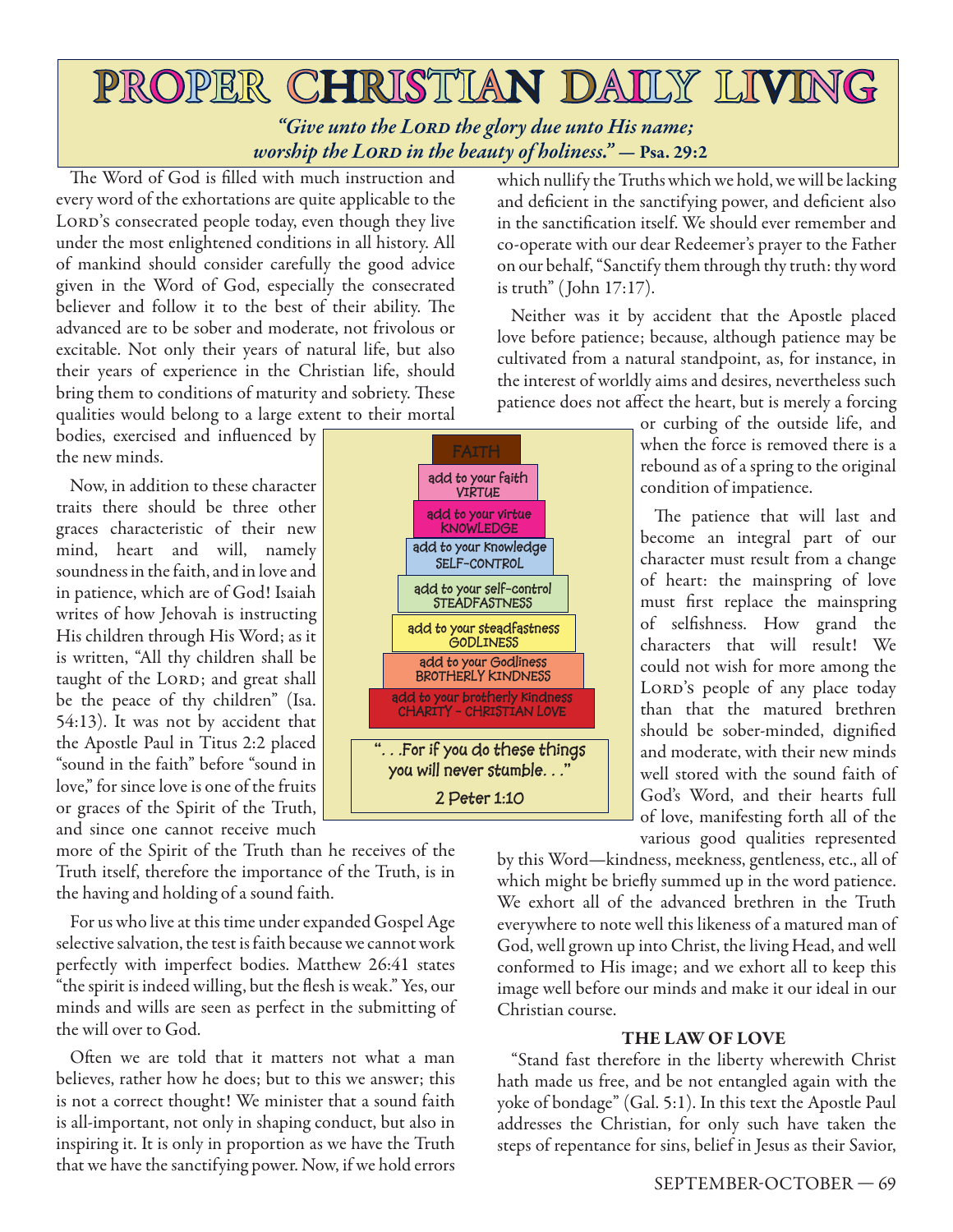and consecration of their lives to God. The theme of the text is the liberty enjoyed by the Christian. In effect, the Christian becomes the servant of Christ. The Christian, by his or her vow of consecration and commitment to do the will of God, enters voluntarily into servitude. We read in 1 Cor. 7:22: "For he that is called in the Lord, being a servant, is the Lord's freeman: likewise also he that is called, being free, is Christ's servant." In an ironic way, being a servant of Christ brings true freedom. As Jesus says, "If the Son therefore shall make you free, ye shall be free indeed" ( John 8:36).



The "law of liberty," as stated in James  $1:25$ , can be summed up in one word — Love. This "law of liberty" is sometimes spoken of as the Law of Love. The Christian is to be guided by the principles of justice and love. For the Christian, "old things are passed away; behold, all things are become new"  $(2 \text{ Cor. } 5:17)$ . The follower of Christ learns to hate sin and love righteousness and to use the new-found liberty, not as an opportunity to gratify the flesh but to elude earthly interests, and to co-operate with the Lord Jesus — the Master — in putting down sinful tendencies.

As in most endeavors training is first necessary and it is no different in Christian living. The Christian is enrolled in the school of Christ. Jesus said in John 8:31, 32, "If ye continue in my word, then are ye my disciples indeed; And ye shall know the truth, and the truth shall make you free." The Truth is only received through the divinely appointed channels, that is, our Lord, the apostles, and the prophets, as recorded in God's Word. We read in 2 Tim. 3:16, 17 (ASV) "Every scripture inspired of God is also profitable for teaching, for reproof, for correction, for instruction which is in righteousness: that the man of God may be complete, furnished completely unto every good work." It is the duty (and privilege!) of the Christian to "search the scriptures" and to "prove all things; hold

fast that which is good" (John 5:39, 1 Thess. 5:21).

The true Christian needs to reject man-made doctrines, creeds, confessions, traditions and superstitions. To be bound in error, ignorance, or fear, is to lose one's liberty. The Christian must use his or her liberty in such a way as not to stumble others, especially those weak or young in the faith. The Apostle Paul cautions in Rom. 14:21: "It is good neither to eat flesh, nor to drink wine, nor any thing whereby thy brother stumbleth, or is offended, or is made weak."

#### **DUTIES OF SERVANTS**

The Bible speaks of a Time of Trouble, God cleansing His people, and we are living in that time period right now. Many of God's people of today, instead of being peace-makers are peace-disturbers, because of a failure to see properly the principles which underlie the Gospel, and their proper application in the present time. They often wrongly exhort others to "stand up for their rights," to see that they are not "trampled upon," to "demand justice," and see that they get it. The Apostle, on the contrary, understanding God's Plan, knew not to expect full justice, not to expect human rights or any other rights to have great consideration in the present time, because we are still in what he designates "this present evil world [dispensation]," because "the prince of this world [dispensation]" is Satan and because his kingdom of the present time is based upon neither love nor righteousness, but upon selfishness (Gal. 1:4; John 14:30).



The Apostle's exhortation to servants is that they be obedient to their masters (or employers) and seek to please them well. They were not to be shiftless, careless, and indifferent as to the prosperity of their master's interests and the care of the master's goods. They were to take as much interest in those things as though they were their own—as the Apostle elsewhere expresses it, they were to do their work as though they were doing it to the LORD Himself, faithfully, well (1 Cor. 10:31). Such service rendered to an earthly master (or employer) "as unto the LORD," and because of a desire to please the LORD, and because of the indwelling of His Truth and its Spirit, will undoubtedly be accepted of the LORD as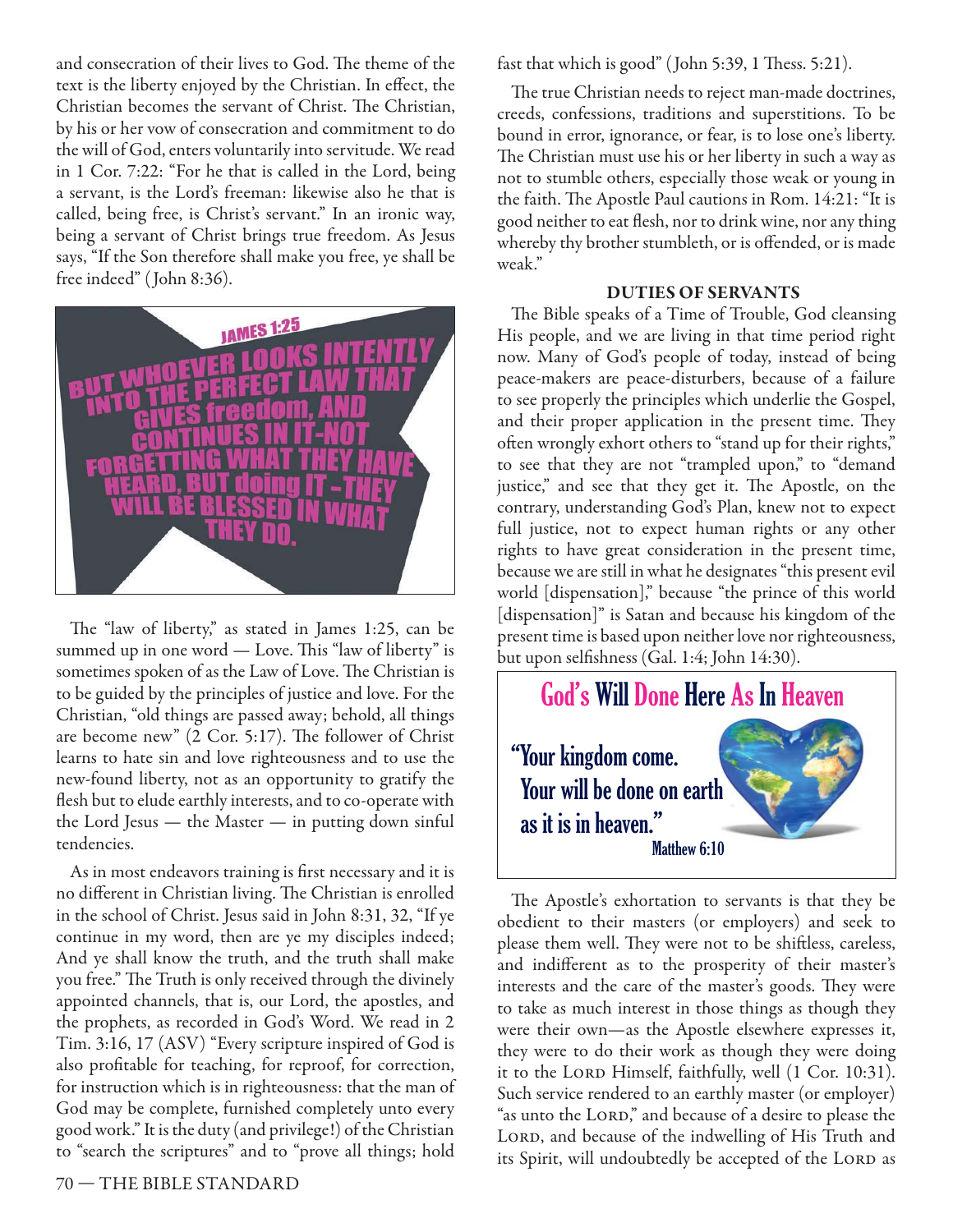though it were some service done directly in the interest of His cause, should the conditions of the servant hinder him from doing any work more particularly in the LORD's service and the service of the Truth.

| <b>Before you speak</b>     |
|-----------------------------|
| THINK                       |
| $T \ldots Is$ it true?      |
| $H \ldots Is$ it helpful?   |
| $I \ldots Is$ it inspiring? |
| N Is it necessary?          |
| $K \dots$ is it kind?       |

Christian servants will come to be recognized as jewels even by those who have no sympathy with their religious convictions, and possibly would constitute the weightiest sermons these could deliver. Christian knowledge is the highest form of knowledge; it more than any other tends to restlessness. It

inculcates the thought that however widely different the conditions between the ruler and the poor as respects men and earthly things, they really are on a par as respects morals—on the same level from the standpoint of Divine justice. This thought once received into the humble mind destroys very much of the respect which otherwise might be felt toward those in earthly authority.

It is an uplifting thought to the poor that before the great King of all the earth they stand on the same footing with the richest, the most learned and the most powerful of earth. It causes them to realize that a person has human rights, and that they include liberty of mind and conscience and certain liberties of conduct. It is this very enlightenment which Christianity has brought to the world which will cause the great convulsion and revolution which will overthrow all present institutions



in anarchy.

The Christian servant is to be more than merely an enlightened man: he is a man consecrated to God as well; one who has surrendered his "rights" to the will of God, and who, having placed himself in the

LORD's hands to be taught of God, and to be fitted and prepared for the Kingdom, is full of faith that the LORD is both able and willing to keep the trust, to safeguard his interests, and to permit nothing to come upon him that will not be overruled for his spiritual development and welfare.

The true Christian servant (and all Christians must be servants if like their Master—Phil. 2:7) who is consecrated, realizes that under Divine providence he is not to expect his rights in the present time, nor to strive for them; but that on the contrary, he sacrifices them to the will of God—to the doing of the LORD's will so far as he may have opportunity, and to the having of the LORD's will done in him according to the LORD's wisdom and providence. If oppressed and dealt with unjustly, he will look to the LORD for deliverance, and whatever way it may come will accept it as of Divine arrangement; and whatever God does not provide in the way of deliverance along reasonable and just lines, he will accept as the rulings of His providence, and render to the LORD thanks for His watch care and seek to learn the lessons of patience and experience and long-suffering, which these trials may inculcate; recognizing in such a case that these trials, from whomever they come, are permitted of the LORD, if not ordered by Him, and intended for his welfare and spiritual development.

Such servants, the Apostle assures us, adorn the doctrine of God our Savior. They show that it is not a doctrine of strife, but of peace and of good will toward men, not a doctrine merely of personal rights and of selfish strife for their attainment, but a doctrine of love, joy and peace in the holy Spirit.



As true servants of God the doctrine of love calls to our attention God's great love for us and our proper, just response in love for Him. Oh, "We love him, because he first loved us" (1 John 4:19). One of the most basic and heinous of all sins is the sin of ingratitude. Even

pride has ingratitude as an antecedent. A proper feeling of gratitude, or thankfulness in Lucifer to his great Benefactor for all of the abundant favors bestowed upon him, including life itself, would have prevented him from developing pride in his heart and plotting vainly to exalt his throne above the stars of God and to be like the Most High (Isa. 14:13, 14).

SEPTEMBER-OCTOBER — 71 Ingratitude is a violation of justice—which as a character attribute is duty love, the good will that by right we owe to others. Our text shows that we have gratitude to God in our love for Him prompted by a realization of His prior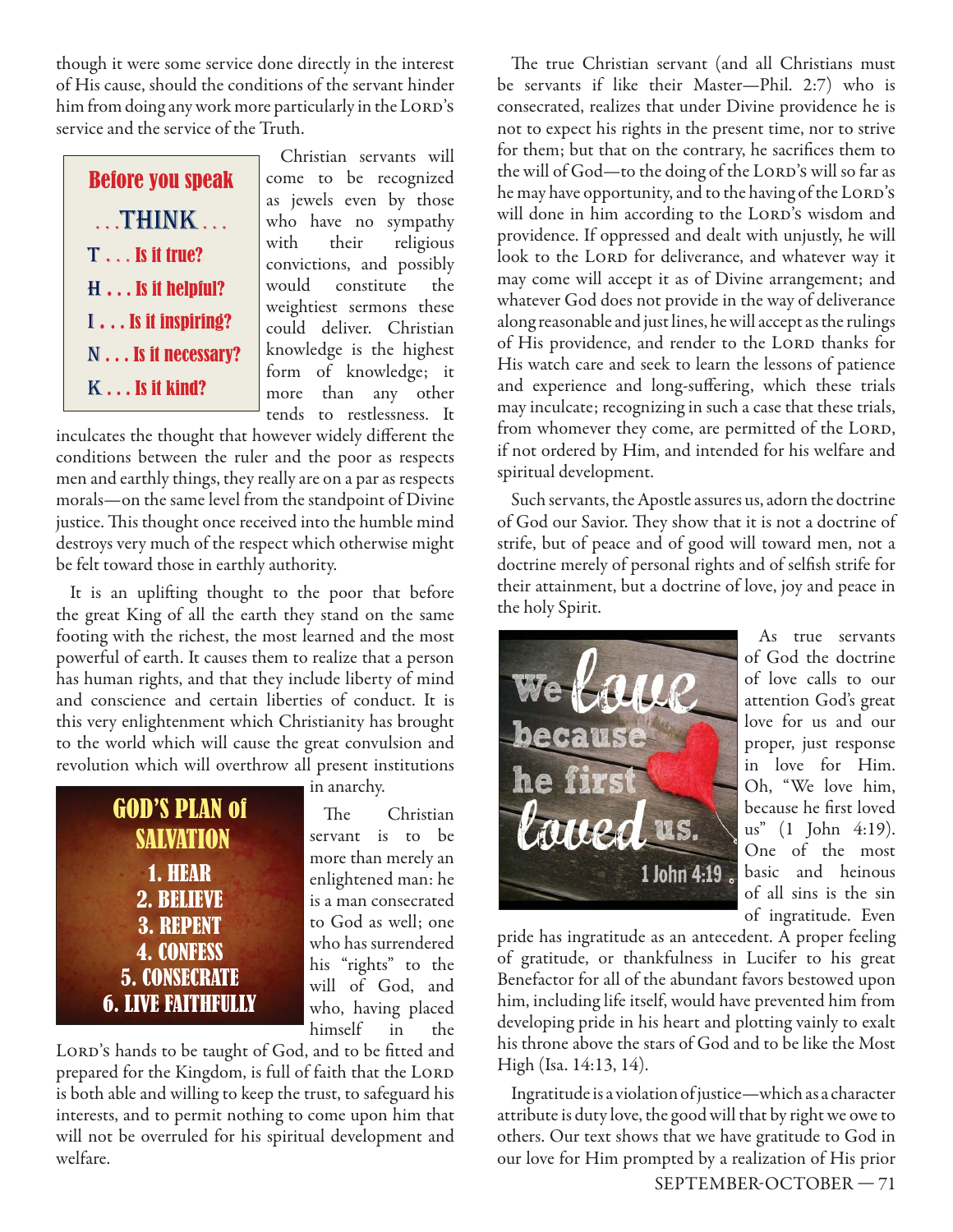love for us. And how did He "first love us"? The Apostle explains in 1 John 4:9, 10: "In this was manifested the

love of God toward us, because that God sent his only begotten Son into the world that we might live through him. Herein is love, not that we loved God, but that he loved us, and sent his Son to be the propitiation for our sins."

In 1 John 4:19 the Apostle John expresses the beginning of our experience as Christians, and that a sense of justice told us that since God had so loved us as to redeem us at so great a cost, and to provide for us so great salvation (Heb. 2:3), the

least we could do would be to show gratitude; it would be our duty to love and serve Him in return. This beginning of love we designate duty love. It is basic to all further developments of love. As we grow in knowledge and grace, we attain to higher developments of love; but all love that is in violation of justice toward God or toward fellow man is in vain, for such love is unacceptable to and is rejected by God.



#### **DUTY LOVE TO GOD AND CHRIST**

It is to God and Christ in justice that we are to give duty love with all our heart, mind, soul and strength. We love

Them with all our minds when we make every exercise of our perceptive, remembering, imaginative and reasoning powers flow out of our love for Them and we complete this part of our duty love for Them when we make our volitions, thoughts, words and acts flow out of such love and support it.

We love Them with all our souls when we make all the faculties of our beings exercise themselves out of duty love to Them and we perfect it when we make every pertinent volition, thought, word and act flow out of such duty love.

We love God and Christ as to justice with all our strength when we make every exercise of our will power, self-control and patience, cheerful perseverance—flow out of such duty love which comes to a completion when we make every volition, thought, word and act flow out of such duty love. This is all a part of Proper Christian Daily Living!

There is a solid basis and full justification for God in justice to demand such duty love for Himself and Jesus. It is also right that He makes this demand for our love because of the good that He has done to all mankind in creation and providence. It was kind of Him to let us come

god has perfect **timing; never early,**  never late. **It takes a little patience and a whole lot**  of faith . . . *but it's worth the wait.*

into existence at all and He added to this kindness when He allowed us to come into being on the highest plane of

earthly existence, that of humans gifted with bodies of marvelous organs and powers, with minds capable of perceiving, remembering, imagining and reasoning, with hearts endowed with wonderful moral powers, both along selfish and social lines, with remarkable artistic powers in the sublime and beautiful along the lines of nature and art, and with hearts graced with religious powers in faith, hope, self-control, patience, piety, neighborly love and charity. It was kind

of Him to put us into a beautiful and fruitful earth richly supplied in climate, atmosphere, seasons, fertility, shelter and goods to supply our earthly needs. To those that are truly His, He shields from calamities and builds a hedge about them against their oppressors, and daily loads them with benefits. These are some of His creative blessings.

Added to these blessings are religious benefits to the fully consecrated and some have been done for all mankind. He emptied heaven of His dearest treasure, and sent His only begotten Son, the Son of His bosom, into the world, in humiliation, from a nature, honor and office next to the Father's, to become a human being for all mankind's sake. And He added to that by giving Him up to a sacrificial death, that He might become the Redeemer of the entire race from alienation in sin, degradation and death into reconciliation for righteousness and life everlasting. On top of this He invites all to repent that they may obtain the blessings secured for them by Christ's sacrifice. Surely these are benefits that add to mankind's obligation to love God and Christ with all the heart, mind, soul and strength. This brings a question that must be asked: Do I tell God that I love Him for His graciousness as my Proper Christian Daily Living?



Oh! let us cultivate and practice justice toward God and Christ with all our heart, mind, soul and strength; for God as the Source, Jesus as the Agent have given us all of good that we are and have, and that we hope to be and to

have. This we must recognize when we properly consider Their creative, providential, redemptive, instructional, justifying, sanctifying and delivering benefits to us. These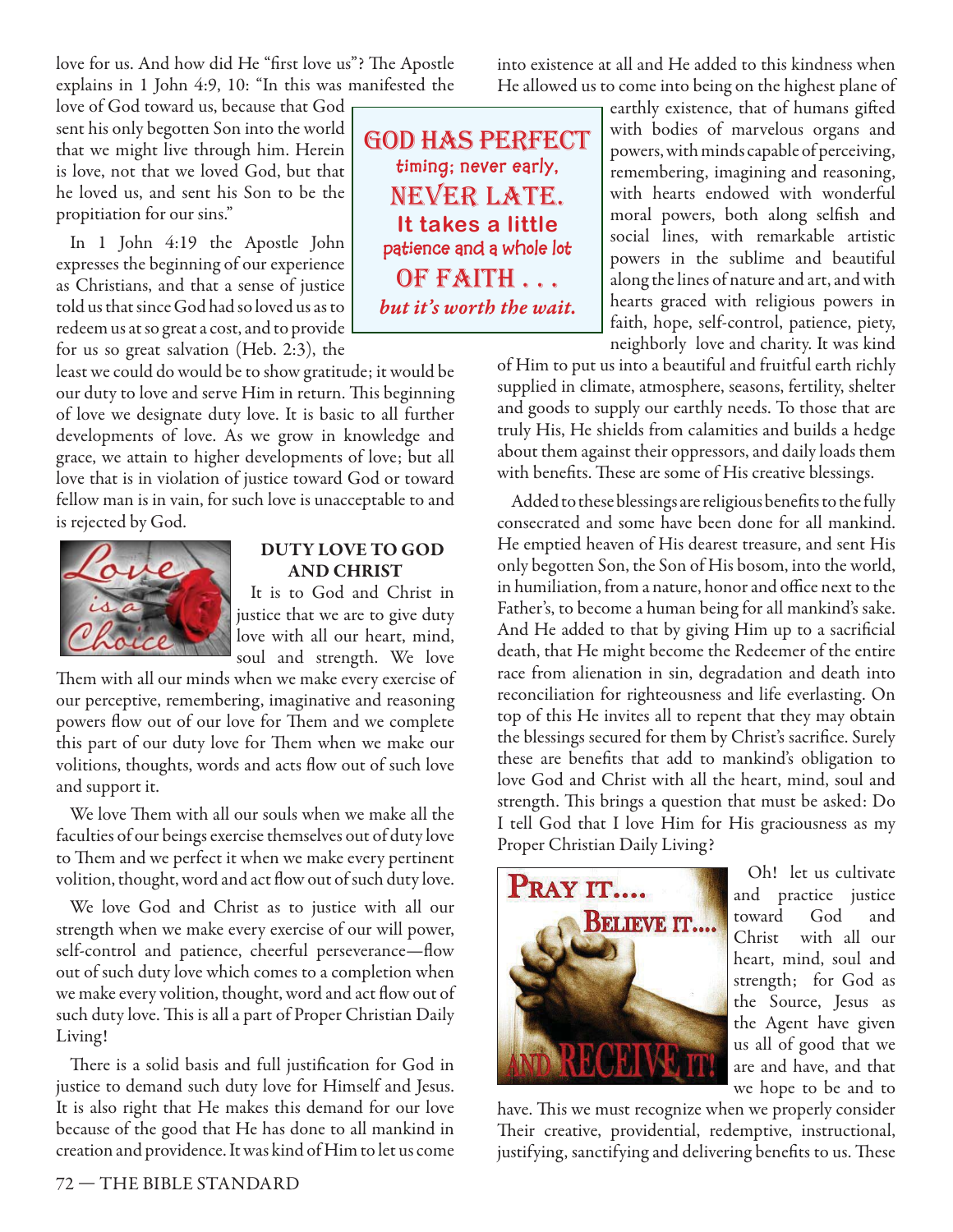benefits obligate us to Them and it is perfectly proper for Them to demand as Their right all that we are and have and all that we hope to be and to have, and for us to yield as our obligation. Accordingly, we see that justice toward God and Christ is a reasonable thing for Them to demand and for us to give.



There are some blessings given to only those who respond properly to them, though offered by God in good faith to far more than respond to His

gracious offer of them. To all who heartily believe His promise for Christ's sake to forgive them their sins, to impute to them Christ's righteousness, to take them into fellowship with Him, and to help them live righteous lives, He graciously gives these four blessings. 1. Justification by faith. 2. Invitation to consecrate themselves to Him. 3. Walking in Christ's footsteps of suffering for God's Plan. 4. Developing in Christlikeness. These blessings add to their obligation to love God and Christ with all the heart, mind, soul and strength, and they give added stimulus to do so. Throughout the entire Gospel Age, God has invited and He still, during this expanded Gospel Age Harvest, invites those who have received these four blessings into an honest heart. "My son, give me thine heart and let thine eyes observe my ways" (Pro. 23:26).

Many of the world, those who have not through Christ dedicated their lives to God and so have not become His true people, give thanks to Him as their Creator and Provider for blessings received, expressing to Him their gratitude, which is proper for them to do. "The LORD is good to all: and his tender mercies are over all his works" (Psa. 145:9); "He maketh his sun to rise on the evil and on the good, and sendeth rain on the just and on the unjust" (Matt. 5:45). All, therefore, have much cause to thank their great Creator for His bounties so generously bestowed, including the gift of life itself.

If these others have cause for thanksgiving, how much more cause have those into whose hearts God has shined the light of knowledge, radiating from Jesus Christ our Savior and Lord. 2 Cor. 4:6 says "For God who commanded the light to shine out of darkness, hath shined in our hearts, to give the light of the knowledge of the glory of God in the face of Jesus Christ." Those favored can and should rejoice and give thanks under all circumstances and conditions—in sickness, pain,

sorrow, affliction and death, whether they are abased or whether they abound (Phil. 4:12). Surely thankfulness is an ingredient necessary to Christian living! It must be in our thoughts and words, and mixed with our songs of praise and our prayers; it must fill our hearts to enable us to render faithful and efficient service to God and Christ. It was this gratitude, thankfulness, that enabled Paul and Silas to serve our Master so faithfully that they could sing praise and offer thanks for the privilege of suffering for Christ in the jail at Philippi, while their backs were smarting from the cruel lashes received as the cost of their discipleship (Acts 16:23, 25, 33).



Let us have thankfulness and gratitude toward God and Jesus, in response to the great love They have manifested toward us. Let us ever be in the attitude of the true Christian that its loss even for a moment should be deplored as an

evidence of spiritual sickness and those so afflicted should go at once for healing to the Great Physician. Prayer and meditation on God's Word, especially on those portions that treat of all that He has done, is doing and will do for us, will bring refreshment and renewal of duty love and zeal toward God and Jesus because of all Their blessings for us given at such great cost. "Thanks be unto God for his unspeakable gift" (2 Cor. 9:15). "Let the peace of God rule in your hearts . . . and be ye thankful. And whatsoever ye do in word or deed, do all in the name of the Lord Jesus, giving thanks to God the Father by him" (Col. 3:15, 17). "For ye are bought with a price: therefore glorify God in your body, and in your spirit [mind], which are God's" (1 Cor. 6:20; 7:23; 10:31). Let us then be transformed by the renewing of our mind (Rom. 12:2).

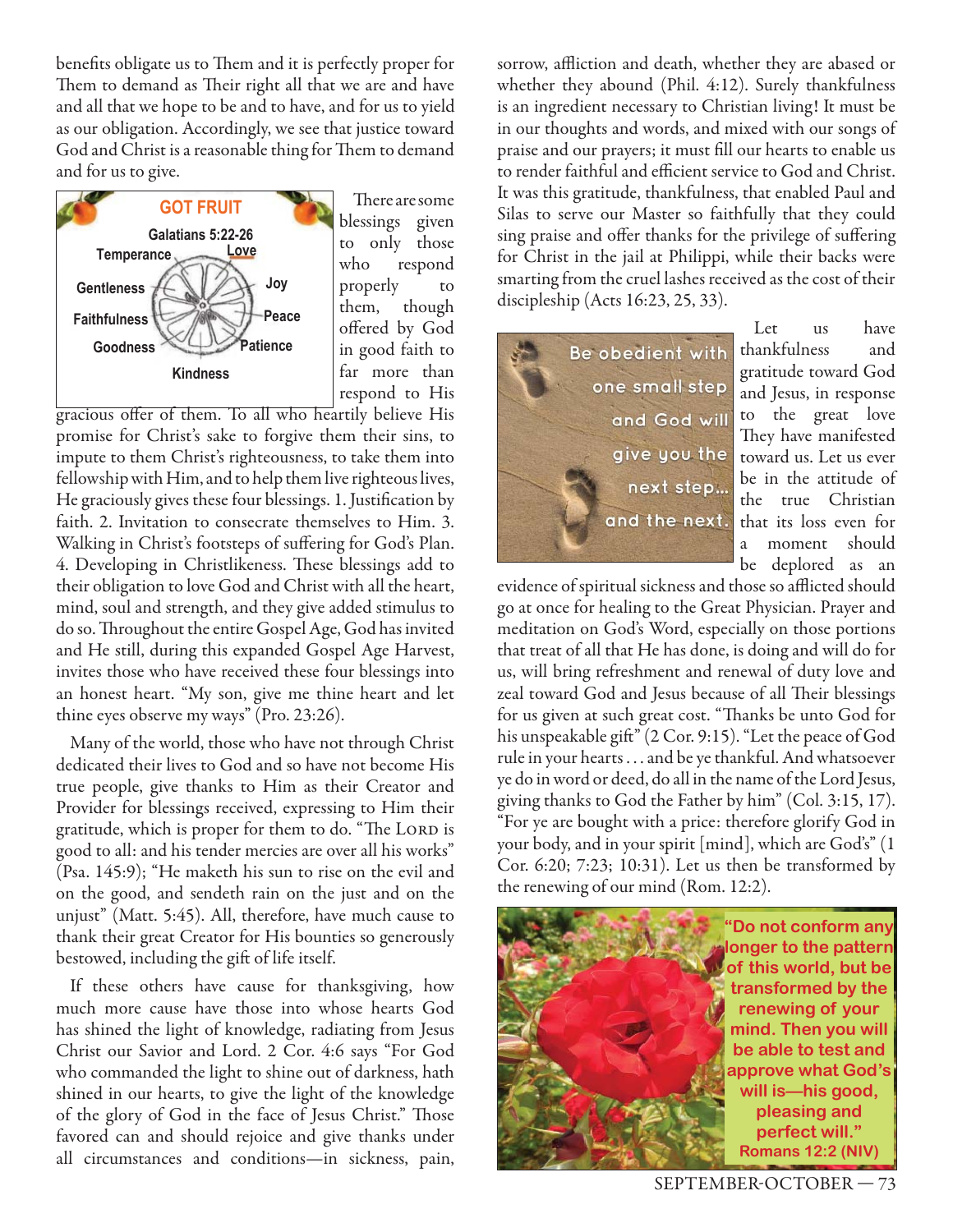# **TOPICAL TEXTISM GOD'S INSTRUCTION FOR STUDYING HIS WORD**

#### **TOPICAL TEXTISM IS GOD'S METHOD FOR STUDYING HIS WORD IT'S BOTH BIBLICAL AND PRACTICAL**

Acts 17:10-12 "And the brethren immediately sent away Paul and Silas by night unto Berea: who when they were come thither went into the synagogue of the Jews." V. 11 "Now these were more noble than those in Thessalonica, in that they received the word with all readiness of the mind, examining the Scriptures daily, whether these things were so." V. 12 "Many of them therefore believed; also of the Greek women of honorable estate, and of men, not a few."

as a textbook, and is not only the method that the Bible recommends; but it is also in harmony with the office of the "Secondarily Prophets" in the general Church, and with the office of the "local teachers" in the local Churches. It gives such as the LORD chooses to present seasonal meat the opportunity to furnish the textbooks on Scriptural subjects with appropriate proof texts to the general Church; and it gives the local teachers the proper textbooks to use for teaching the classes in class study (See also E 9, pp. 120-128). It is a widely held view, both among some Bible students and among Protestants, that

Topical Textism as the study method is evidently the Bible ideal. The account of St. Paul's preaching and the Berean Jews studying proves this. Paul did not recommend to them that they take

the Bible and "dig out" its contents for themselves. The procedure that was followed is this: Paul explained to them systematically, progressively and fully, certain Scriptural subjects, e.g., the Messiahship of Jesus, His vicarious death, etc., proving and illustrating them by various Scriptural texts and facts. Even then the Bereans did not begin to study a book of the Bible to find these matters out; but "they daily searched," i.e., hunted "here a little, and there a little," in the Scriptures, looking up the Scriptures scattered about here and there and cited for their study by St. Paul. They did not with blank and unquestioning minds accept St. Paul's explanations. Rather they verified them by searching the Scriptures to SEE whether those things were so. No wonder the Scriptures speak of them as noble! No wonder that the Scriptures say that this method won many of them to faith in the Truth! And no wonder that St. Paul's method of teaching, and their method of studying topics with Scripture texts as proofs, i.e., Topical Textism, has been called Berean Bible Study! Acts 17:10-12 proves the correctness of Topical Textism, i.e., the Berean method of Bible Study.

Topical Textism is not only in harmony with the peculiar structure of the Bible, i.e., uses it as a book of texts and not



it is the privilege of all Christians to do direct Bible study, i.e., to use the Bible as a textbook, both privately and publicly, and from such study to learn the Truth. They treat the Bible as a textbook, and not as a book of texts.

The Bible certainly is not a textbook, and should not be treated as such. A little consideration will show this. A textbook is a logical progressive and orderly treatise on some branch of learning. Any arithmetic will serve as an illustration. In it the subjects are presented as they logically belong together; each line of thought is kept separate and distinct. The subjects are presented so as to progress in each one from the simpler to the more complex, and in their relations so that one leads up to the next. They are never mixed up, but each one follows in its proper order. The same general course is followed in every other rightly prepared textbook.

But the Bible is not so arranged. In no one place in the Bible is everything on any given subject found, let alone discussed in its logical and progressive order. Matt. 13:35 "I will open my mouth in parables; I will utter things which have been kept secret [in the Old Testament] from the foundation of the world." Isa. 28:10-13 tells us the same.

Topical Textism is the ideal method for the teachers in the Church, and best equips them for their work in the interests of the brethren. Both from the facts of experience and from the Bible this is seen to be true. Is not the fact that there are hundreds of sects, all basing their creeds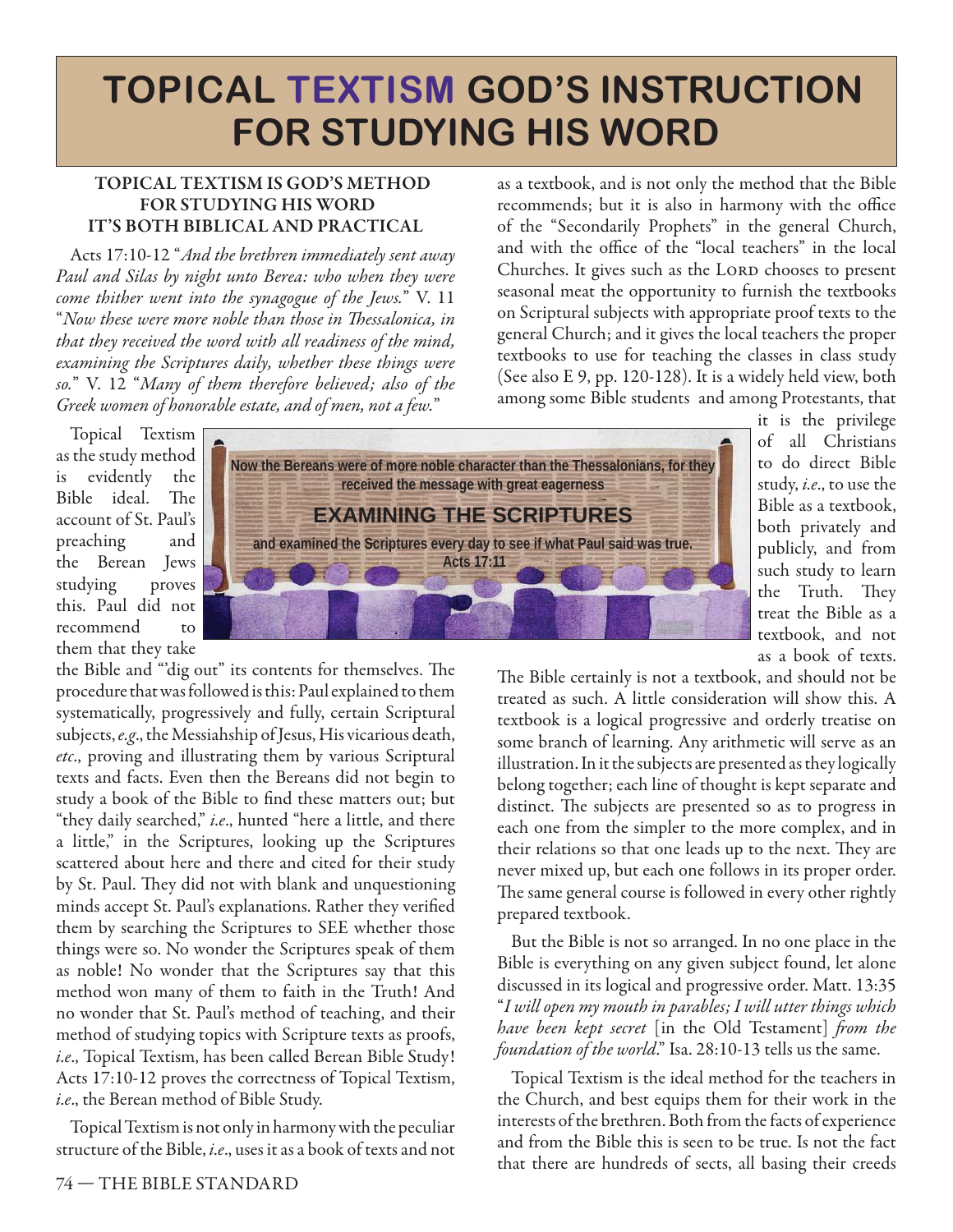on the Bible, yet contradicting one another, a proof that the Bible is not a textbook, but a book of more or less scattered, disjointed and enigmatical texts? Does not the fact that those classes that take up a Bible book and study it verse by verse and chapter by chapter often come to as many opinions on the meaning of many verses as there are members in these classes, prove that the Bible is not a textbook! So if the Bible is not a textbook it should not be studied as such. Such study of it must result in evil; for it is a misuse of it; and to misuse it, of course, brings evil results.



If the textbook study of the Bible is harmful to the LORD's people, should they study the Bible at all? They should study it is evident from the fact that its study is commanded in, and approved by the Bible. John 5:39 "Search the scriptures daily; for in them ye think ye have eternal life." Also (Isa. 8:20; 30:21; Deut. 29:29; 31:10-13; 2 Tim. 3:15-17; Acts 8:28, 30; 17:11; Psa. 1:2; 119:96- 100, 103, 105, 140; 147:19; Jer. 15:16; Ezek. 3:10; Luke 11:28; Rom. 15:4; 2 Pet. 3:2). Rev. 1:3 "Blessed is he that readeth and they that hear the words of this prophecy and keep those things which are written therein; for the time is at hand." These Scriptures show that it should be



regarded and studied as the source and rule of faith and practice. But how should it be studied? We answer: It should be studied as it is—as a book of texts. If one asks, what is meant by studying it as a book of texts? We reply: Studying

it like the Bereans of old. This is seen in Acts 17:11, where the Bereans are commended as more noble than the Thessalonians, because they listened with all readiness of mind to the things preached to them by Paul and daily searched in the Scriptures to see whether the things that he declared to them were true. Here we have the Divinely approved method of Bible study!

So is it also the ideal method of study for the class? It does not put into their hands as a textbook a collection of literature so complicated that almost everybody misconstrues it (Isa. 28:13; Acts 8:27-35); but it does put into their hands textbooks that they are able not only to understand, but to use with great profit for the elucidation of the Bible. It gives them a defense against a local elder or others who might attempt to teach them error. It gives them for their continued use reference books of great value; and it gives them the help of the ablest teachers to assist their thoughts to proper conclusions. At the same time that it offers them the help that they need, it respects their individuality by putting them upon their own responsibility to think, analyze, prove and test the teachings that are presented to them. It is the ideal method for the class.

Finally, it is fruitful in its results. As it wrought great blessings for the noble Bereans, in times of old, so it now works great blessings for those who are like-minded and like-acting. The best informed and developed Christians are *not* those who are continually preached to, nor those who study the Scriptures as a textbook—for these generally have fallen in the various siftings, as is now manifest on all sides; but the best informed and developed Bible students are those who have used as their method of Bible study, true Topical Textism—not Textbookism.

These considerations prompt us to conclude that God's people will do well to avoid Textbookism and to cultivate Topical Textism. Textbookism, as a part of the sixth "Slaughter Weapon," Revolutionism, is still working havoc with the unstable among Truth people (E 5, p. 136). Let us avoid using this Slaughter Weapon. Let us use the Divinely approved Topical Textism in the study of the Truth literature, "the writer's inkhorn"; for it is the way of present blessing and helps us to gain future life.

#### **USING BEREAN METHODS**

Early in the Gospel Age Harvest time "that wise and faithful servant" introduced for the special blessing of Bible students the Berean methods of Bible study. They have proved to be profitable for teachers and pupils in Berean Bible class study, as well as in individual study. Other things being equal, the successful class study is the one in which both teacher and pupils take an interested part; and the best lessons are those that are prepared by all who participate in the class.

**"Study to show thyself approved unto God, a workman that needeth not to be ashamed, rightly dividing the word of truth." 2 Timothy 2:15**

The elder who goes to the class u n p r e p a r e d , expecting a sudden inspiration to make good the lack caused by his indolence, and to enable him

"to shake the lesson out of his sleeves," comes under Divine disapproval, and in various ways injures himself and the class. And the brethren who do not prepare the lesson beforehand gain comparatively little profit, and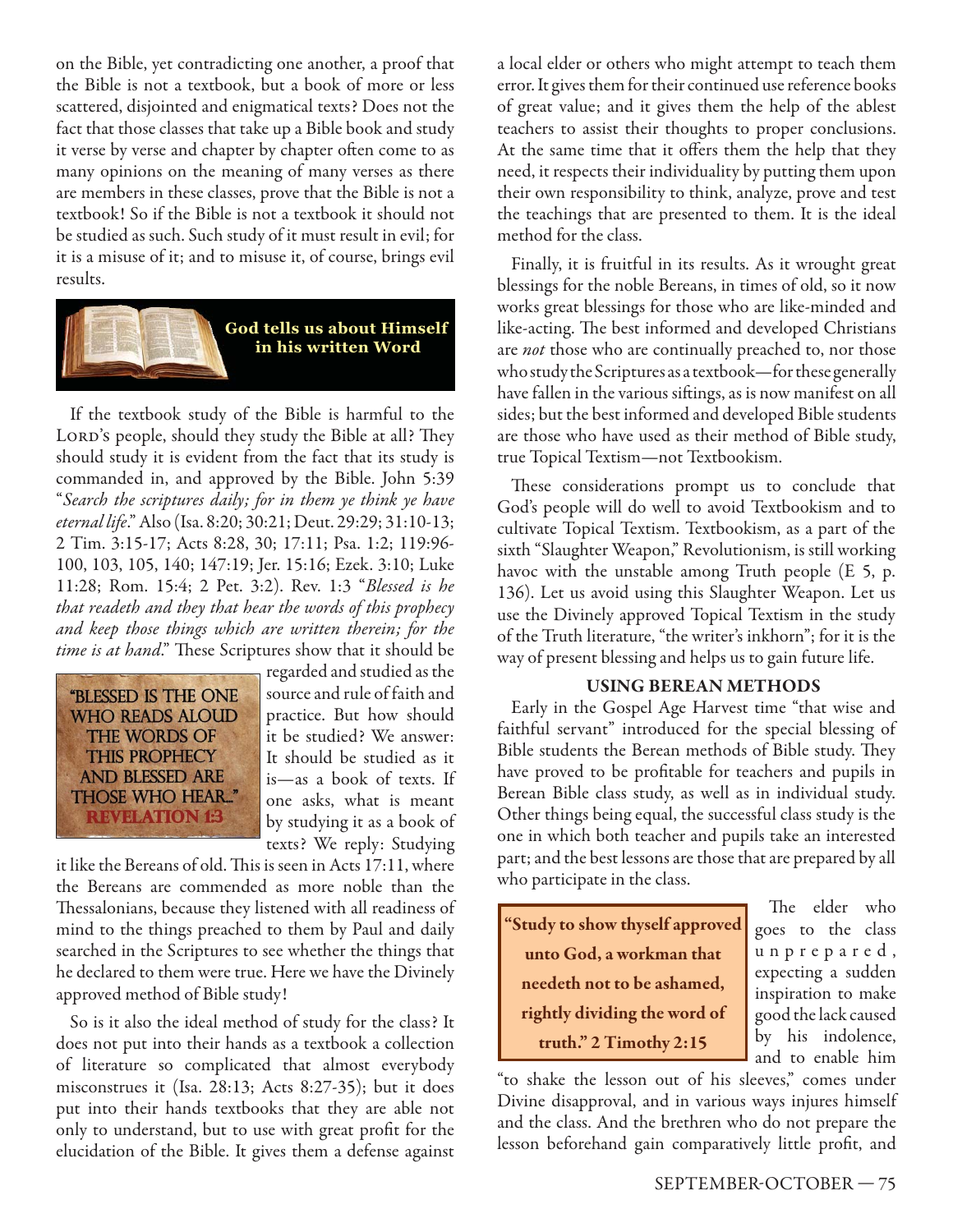do an injustice both to themselves and to the one who conducts the class study. The ideal that the LORD holds before teachers and pupils is study as a preparation for the lesson  $(2$  Tim. 2:15). The lesson well prepared by both teacher and pupil is profitable to head and heart, and gains the LORD's approval. These considerations prompt



us to offer some suggestions on the preparation of the lesson for class meetings and on the elder's (or qualified deacon's) presentation of, and the class's participation in the lesson.

#### **THE LOVE OF GOD AND JESUS AND OUR RESPONSE**

"We love him, because he first loved us" (1 John 4:19). This has been and now is a world abounding in sin. " $By$ one man [Adam] sin entered into the world, and death by sin; and so death passed upon all men, for that all have sinned" (Rom. 5:12). "For out of the heart proceed evil thoughts, murders, adulteries, fornications, thefts, false witness, blasphemies" (Matt. 15:19). All mankind has fallen into sin, for "All unrighteousness is sin" (1 John 5:17), and "there is none righteous, no, not one" (Rom. 3:10). "If we say that we have no sin, we deceive ourselves, and the truth is not in us"  $(1$  John 1:8; Eccl. 7:20).

So we ask, is there any antidote for the poison of sin? Is there any effective vaccine that can eradicate the virus of sin? Is there any physician that can heal this dread disease and return the dying human race to perfect health, restoring it physically, mentally, artistically, morally and religiously to the perfection that was once enjoyed by Father Adam, before he sinned? Is there any remedy that can remove the curse of death with all its concomitant evils of sorrow, pain, suffering, sickness, distress, etc., and give to "whosoever will" of mankind everlasting life, peace and joy?

76 — THE BIBLE STANDARD Ah, yes! The terrible sinful condition in our dying human race is not hopeless; for in His great compassion "God so loved the world, that he gave his only begotten Son, that whosoever believeth in him should not perish, but have everlasting life" ( John 3:16). "God commended his love toward us, in that, while we were yet sinners, Christ died for  $us$ " (Rom. 5:8). There is "a fountain opened  $\ldots$  for sin and for uncleanness" (Zech. 13:1). It was Jesus, God's only begotten Son, "who was delivered for our offences, and was raised again for our justification" (Rom. 4:25). The living Christ is our great Physician, "who his own self bare our sins in his own body on the tree, that we, being dead to sins, should live unto righteousness: by whose stripes ye

were healed" (1 Pet. 2:24). "For when we were yet without strength, in due time Christ died for the ungodly. Much more then, being now justified by his blood, we shall be saved from wrath through him. For if, when we were enemies, we were reconciled to God by the death of his Son, much more, being reconciled, we shall be saved by his life" (Rom. 5:6, 9, 10).

It is the living Christ who (as God's Agent) saves us "through the blood of his cross" (Col. 1:15-20). God "hath made us accepted in the beloved, in whom we have redemption through his blood, the forgiveness of sins, according to the riches of his (God's) grace" (Eph. 1:6, 7). It is the blood of Jesus Christ, God's Son that "cleanseth us from all sin" (1 John 1:7). It was "by his own blood" that he "obtained eternal redemption" (Heb. 9:12); "and he is the propitiation for our [the Church's] sins: and not for ours only, but also for the sins of the whole world" (1 John 2:2).

Thankfulness toward God and appreciation of His love to us "*while we were yet sinners*" (Rom. 5:8) are important causes not only of turning us to God but also of keeping our hearts in the way of righteousness. His love was firstnot created, nor purchased (Isa. 52:3; 1 Pet. 1:18, 19), but original, self-motivated and inexhaustible. It can be known only by its fruit. Christ and His work in all of its parts are the fruit of the Father's love. To know God we must know Christ, for "God was in Christ, reconciling the world unto himself"  $(2 \text{Cor. } 5:19)$ .



The most prominent manifestation of God's great love in His Plan of salvation for the world of mankind is the sacrifice of His only begotten Son—the greatest sacrifice of all the Ages. "Thanks be unto God for his unspeakable  $gif'$  (2 Cor. 9:15)! He made Jesus' soul, His human life, "*an offering for sin*"; and Jesus, who was "*made flesh*" (John 1:14; Rom. 1:3; Phil. 2:7, 8; Heb. 2:14), "poured out his soul unto death" (Isa. 53:10, 12). "Christ died for our sins according to the scriptures" (1 Cor. 15:3).

He "gave himself a ransom for all, to be testified in due time" (1 Tim. 2:6). When here on earth, He said of Himself: "I am the living bread which came down from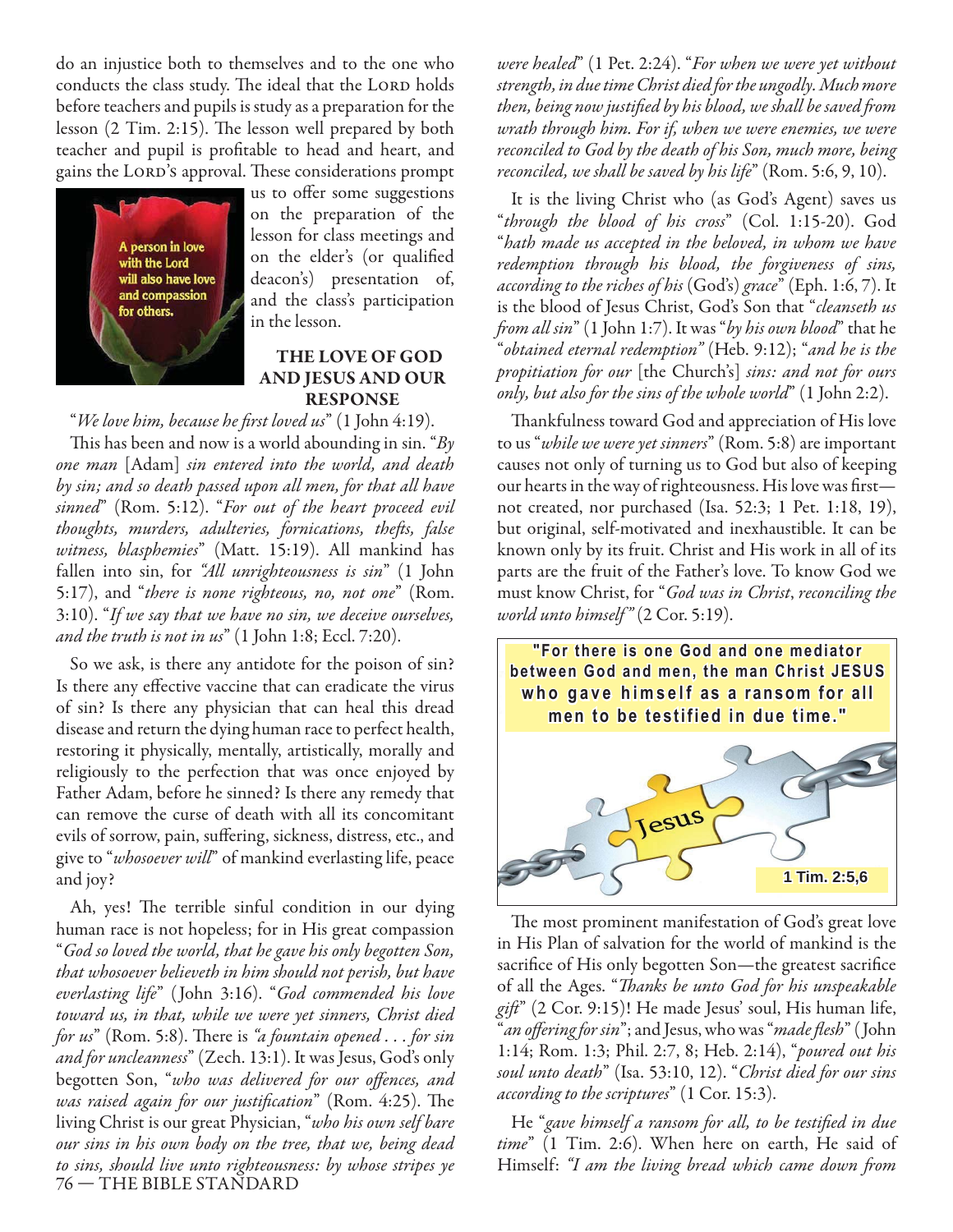heaven: if any man eat of this bread, he shall live forever: and the bread that I will give is my flesh, which I will give for the life of the world" (John 6:51). "No man takes it from me, but I lay it down of myself" (John 10:18).



The Apostle Paul stated of his ministry: "Christ sent me . . . to preach the gospel: not with wisdom of words, lest the  $\emph{cross of Christ should be made of none effect}$ " (1 Cor. 1:17). If Christ's death of itself does nothing, then it is of no effect. "The preaching of the cross is to them that perish foolishness; but unto us which are saved it is the power of  $\sigma$ God" (v. 18). "The Jews require a sign, and the Greeks seek after wisdom: but we preach Christ crucified" (vs. 22, 23). "I determined not to know anything among you, save Jesus Christ, and him crucified"  $(1 \text{ Cor. 2:2}).$  From what we have just studied, we know that Paul made a special point of Christ's death in his preaching. The cross is the basis of all the glory promised.

However, Paul did not neglect to emphasize also Christ's resurrection and that the living Christ is our Savior; for, "if Christ be not raised, your faith is vain; ye are yet in your sins; then they also which are fallen asleep in Christ are perished" (1 Cor. 15:17, 18). Thank God, we have a living Savior, who is "able also to save them to the uttermost that come unto God by him, seeing he ever lives to make intercession for them" (Heb. 7:25)!

Jesus often spoke of His death on the cross and its glorious results. He said: "As Moses lifted up the serpent in the wilderness, even so must the Son of man be lifted up: that whosoever believeth in him should not perish, but have eternal life"; "And I, if I be lifted up from the earth, will draw all men unto me" ( John 3:14, 15; 12:32). God draws the Church to Christ during the Gospel Age ( John 6:44), and Christ will draw all men (mankind in general) to Himself in the restitution time, in the Millennial Age; for Satan will be bound, imprisoned and sealed, "that he should deceive the nations no more," and "the earth shall be full of the knowledge of the LORD, as the waters cover the sea" (Acts 3:19-21; Rev. 20:2, 3; Isa. 11:9). "And God shall wipe away all tears from their eyes; and there shall be no more death, neither sorrow, nor crying, neither shall there be any more pain"—no more curse (Rev. 21:4; 22:3).

We are confident that this information will be of some help to you in understanding how the Word of Jehovah (the Bible) teaches us through proper study habits. What a blessing comes to the student of God's Word by learning Berean study habits. He now has the ability to properly understand the purpose of our dear Jesus' coming to earth to seek and save that lost by Adam. Luke 19:10 "The Son of man is come to seek and save that which was lost."

# BIBLE QUESTIONS INTERPRETATION OF SCRIPTURE

#### **Question**

 What is meant by 2 Pet. 1:20: "No prophecy of the Scripture is of any private interpretation?

#### **Answer**

We believe that the following is a better translation of the original: "No prophecy of Scripture is of [one's] own interpretation," i.e., the Scriptures are not to be interpreted according to one's own individual notions, guesses, speculations, caprices or whims. That this is the correct thought seems to be implied in the succeeding verse, which gives the reason for the statement that we are explaining: The reason why people should not interpret the Scriptures arbitrarily from their own notions, guesses, speculations, caprices or whims is

because they did not originate the Scriptures, for "no prophecy [Scriptural teaching] ever came by the will of man"—was not originated by man; for the writers of the Bible, moved by the holy Spirit, spoke and wrote by inspiration of God, who spoke and wrote through them. Accordingly, v. 21 (comp. 2 Tim. 3:16) shows that the Scriptures came into existence through the holy Spirit working (in various ways) on the minds of its writers.

V. 20 therefore suggests by contrast the thought that a proper interpretation of the Scriptures can come, not from the human mind, but only from the same mind as originated and inspired the Scriptures, namely, God's holy Mind. Therefore only by the illumination of God's holy Spirit can one understand and interpret the Scriptures, seeing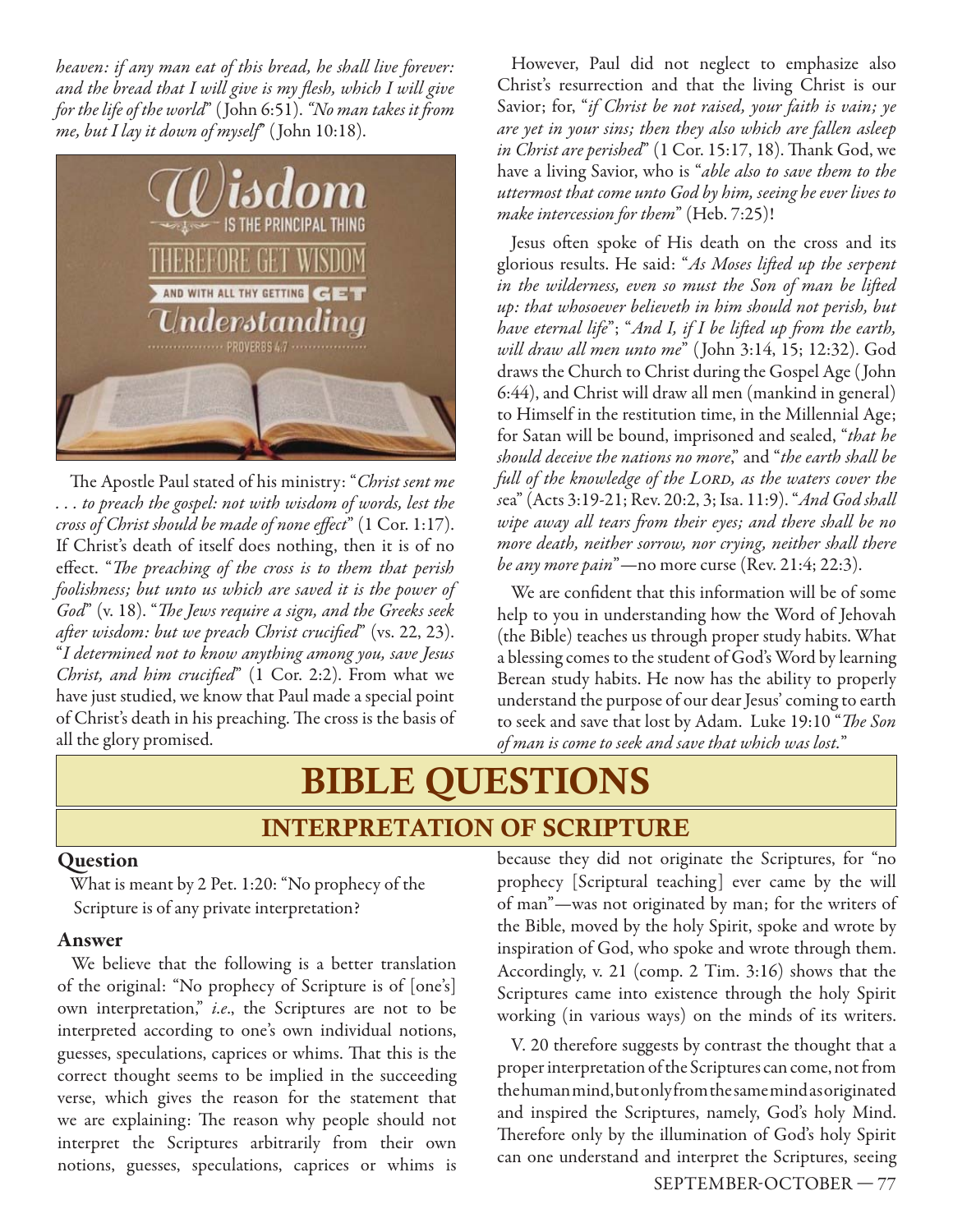that they were given, not by man, but by God through the inspiration of His holy Spirit. V. 20 therefore condemns all human speculations, notions, guesses, caprices and whims as originating proper Scriptural interpretations.

How, then, are the Scriptures to be interpreted? We answer: As portions of the Bible have from time to time become due to be understood by God's people, the Lord by special illumination has worked on the minds of the special messengers or '"angels" or servants of the Truth in the seven stages of the Church (Rev. 1:20; 2; 3)— usually since the days of the Apostles on the mind of one individual special servant of the Truth at a time— giving them the proper understanding of such portions of the Bible as have become due to be understood; and these servants have then transmitted these interpretations to God's people.

But one may ask, Since various groups, including some that are very sectarian, claim for their teachers this very illumination, how can it be determined who is giving the proper interpretation? We answer: Only the true explanations agree with the seven axioms of Biblical interpretation, i.e., that a Scriptural passage or doctrine must be interpreted harmoniously with (1) itself, (2) all other Bible passages, (3) all other Bible doctrines, (4) God's Character, (5) the

Ransom, (6) facts and (7) the objects of God's Plan.

We must subject individually every interpretation offered to us, by those we have good reason to believe are teachers of Divine Truth, to these seven axioms as a touchstone, to reveal its truth or error. If an interpretation adheres to, is in harmony with, this sevenfold touchstone it is true; if not, it is erroneous. We are not to receive anyone's teachings with blank, unquestioning minds, but are to "try the spirits," i.e., teachings, to "prove all things" by these seven axioms, and "hold fast that" only as "good" which stands the test of this sevenfold touchstone (1 John 4:1; 1 Thes. 5:21).



## A GREATER ADVANTAGE OF CONSECRATION AND BEING IN THE TRUTH

#### **Question:**

What is the Advantage of being Consecrated in the Truth over being Consecrated and not in the Truth? Now, wouldn't it be better to be ignorant and not have the Lord require so much of us than to know as much as we do know and have the Lord require more of us than if we didn't know anything? Is that the question?

**(Former Pastor Raymond Jolly rephrased the question)** What is the advantage of being consecrated and in the Truth over being consecrated and in the nominal system where they don't have so much Truth? When being in the Truth requires more sacrificing than being in the nominal system. In other words why can't I in passing my examination in the school of Christ just get a passing mark instead of getting a high mark? Wouldn't it be better just to squeeze through and not have so much to worry about, so much to do? Is that the spirit that the Lord wants in His people?

#### **Answer**:

Why did the Lord pick out Peter, James and John, he was

no respecter of persons. Why out of the 12 apostles did he take Peter, James and John into the transfiguration mount? Why did he favor them more than the others? He's no respect of persons, it's because they were closer to the Lord, more developed and he found greater fellowship in them. They knew more, Yes, but they had the spirit to such an extent that Jesus found special assistance in fellowship from those three. Where would you rather be? 2 Peter 3:18. But grow in grace, that's the heart and in the knowledge of the Lord Jesus Christ.



78 — THE BIBLE STANDARD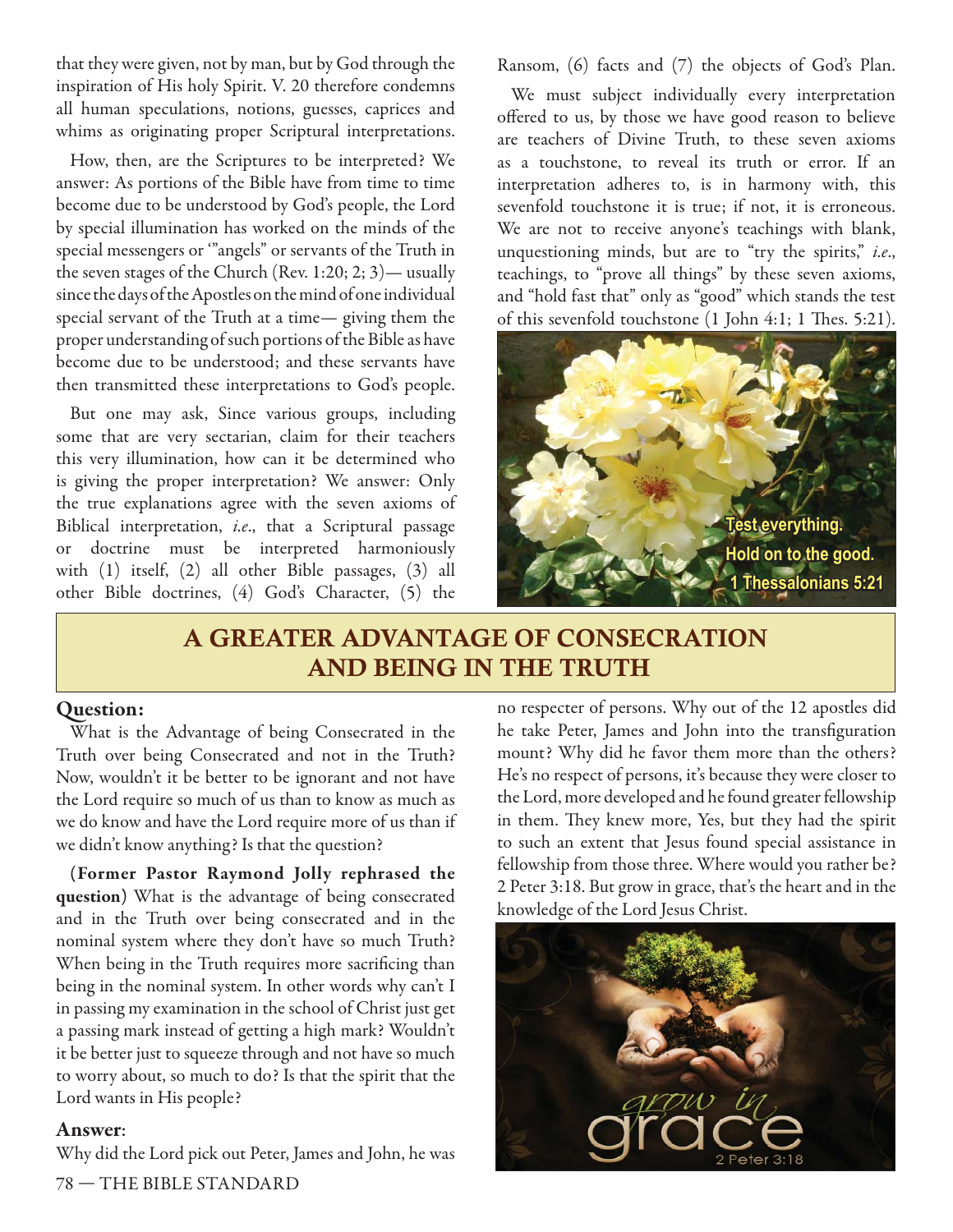

### **The Valley of Dry Bones Lesson 53**

Ezekiel's vision of the valley of dry bones, which came together, were clothed with sinews, and then with skin, an exceeding great army, is supposed to represent the resurrection of the dead. But this conjecture seems to be erroneous. The Prophet declares that this picture represents the revival of Israel's Hopes. First the dry bones of hope, then sinews of strength, and finally comeliness and completion. We read, "This is the whole House of Israel, which say, Our hope [of again becoming a nation] is dried; we are cut off from our parts."—Ezekiel 37:1-14.

The fulfilment of this prediction seems to be in progress now amongst the Jewish people. Only a short time ago they had no hope; then came Zionism, the dry bones of hope for amelioration from suffering, but without any faith in the Abrahamic promise. Later, we see the Jews growing in trust in the Abrahamic promise and coming together with strength, wealth and faith. The time is evidently not far distant when their national hope will be rehabilitated and they shall rejoice again as a people.—Isaiah 40:1, 2; Romans 11:25-33.

The Scriptures tell about the resurrection of the dead; that it will not be the body which dies that will be resurrected. The body returns to dust. In the morning of Messiah's Reign, God through Him will grant each of Adam's race "a body as it hath pleased Him." The saintly few will share in the First Resurrection, to glory, honor and immortality, the divine nature, far above angels. Then will come God's blessing upon the world, to give them Restitution—earthly bodies. It is manifestly much easier for God to give as He purposes, a new body, than, as we once surmised, to gather each atom of dust from every quarter to restore it as the same body. Not a passage of Scripture mentions the resurrection of the body, but many passages mention the resurrection of the soul, which will be awakened and given a new body, earthly for the earthly class, Heavenly for the Heavenly class.—1 Cor. 15:37-40.

#### **Questions for Lesson 53**

- 1\* What is a vision? See Dictionary.
- 2\* What was Ezekiel's vision? Ezek. 37: 1-14. Par. 1
- 3 Which valley is referred to in Ezek. 37: 1? What does that valley type? See Expanded Biblical Comments.
- 4\* Does the exceeding great army mentioned in Ezek. 37: 10 represent the resurrection of the dead?
- 5 Did the Prophet declare what this picture represents? Ezek. 37: 11, Reprint, page 2505.
- $6*$  Do we see the fulfillment of this prediction in our day? What took place in 1948? See Encyclopedia "Israel."
- 7 Are Jews coming together with strength, wealth and faith? Par. 2
- 8\* Does God have a fixed or appointed time for favoring Israel? Isa. 40: 1, 2, Studies, Vol. 2, page 227.
- 9 When will God's special favor pass again to Israel? Rom. 11: 25-32, Studies, Vol. 6, page 119.
- 10\* Do the Scriptures tell that the body which dies will be resurrected? Par. 3
- 11\* In Messiah's Reign, who grants each of Adam's race a body?
- 12\* Who shares in the First Resurrection? What is their reward?
- 13\* What will be God's blessing upon the world?
- 14\* Are there Scriptures that mention the resurrection of the body?
- 15\* What is the soul? What is meant by the resurrection of the soul? Gen. 2: 7, Studies, Vol. 5, pages 349, 377.
- \* The questions marked with an asterisk are especially for children.



If you have enjoyed this series of studies from "Тне Рното Тне Рното Drama ог Creation \$ 6.40 Drama of Creation," you may wish to purchase the book and STUDY GUIDE \$5.75 its accompanying study guide prepared with questions for both PHOTO DRAMA AND STUDY GUIDE (set) \$11.00 adults and children. We have a new shipment of these books in an attractive soft-cover binding.